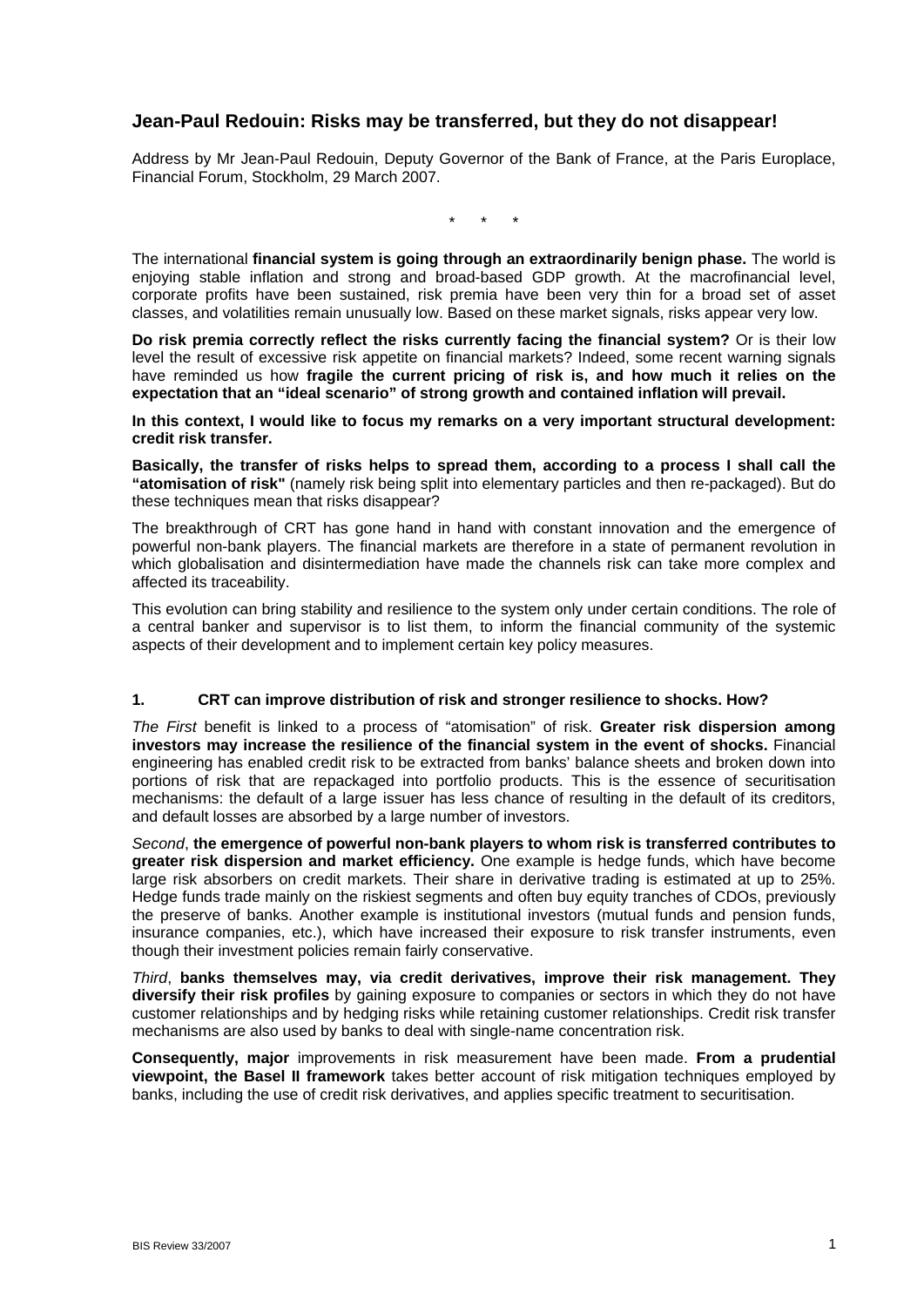## **2. But this evolution should make us more – not less – vigilant regarding the assessment and tracking of risks.**

**The wider benefits that CRT can bring should not give rise to a false sense of security.** Risks do not disappear as a consequence of their transfer. Banks need to pay attention both to "residual risks" (e.g. tail or extreme event risks) and all of the risks (e.g. operational risk, documentation and settlement risk, legal risk) arising from the use of CRT. Furthermore, the growing complexity and volume of CRT transactions call for enhanced monitoring. Actually, understanding where risk ultimately lies and how risky exposures can build up is an **essential prerequisite** for safeguarding financial stability. The argument is fourfold:

*First*, **historically low interest rates and abundant liquidity have prompted an intense search for yield.** Lower interest rates have encouraged risk-taking and higher leverage as investors have wanted to secure high rates of return. A case in point is insurance companies, which have to service guaranteed rates of return, and pension funds that have agreed to specific benefits. As the return on risk free bonds has declined, investors have been increasingly led to search for yield and increase the share of risky assets, including credit derivatives, in their portfolios. This contributes to the compression of risk premia. This can continue as long as long-term interest rates stay low. But there is some circularity in the situation. On the one hand, institutional investors are "victims" of low long-term interest rates. On the other hand, they help to maintain this situation as they continue to look for even longer-dated bonds. Therefore, if the pricing of long-term government bonds, which is the reference for the pricing of many other assets, remains distorted, credit risk premia may be based on shaky foundations.

*Second*, **risk transfer mechanisms contribute to a certain opacity in the distribution of risks.** Most transactions are conducted on OTC markets and are not recorded in a centralised manner: there is therefore a "knowledge gap" in the financial system as regards CRT exposures. More fundamentally, **risks are usually transferred by banks, which are regulated and transparent, to entities that are unregulated** and are not required to disclose their positions. It is therefore impossible for market participants and regulators to identity the situation of the ultimate risk holders.

*Third*, **the atomisation of risk has been accompanied by higher leverage embedded in the instruments themselves**, making it hard to assess which of these countervailing effects prevails. While atomisation of risk mitigates the impact of a shock, leverage amplifies it. For instance, "singletranche" collateralised debt obligations (CDOs) substantially increase "embedded" leverage: a singletranche CDO is generally leveraged 5 to 10 times, meaning that potential losses are 5 to 10 times greater than the losses on the underlying portfolio. This is a type of leverage that does not show up in lending figures. Assessing the extent and effect of embedded leverage on a system-wide basis is therefore a real challenge.

*Lastly*, **market liquidity can be very fragile**. Indeed, it is now much easier to trade credit exposures thanks to standardised credit derivative indexes. However, liquidity remains very uneven among CRT markets and cannot be guaranteed under stressful market conditions. Many institutions are also vulnerable to "runs". Market liquidity dry-ups therefore constitute one of the risks to be assessed.

## **3. What are the implications for central bankers and supervisors?**

I would like to suggest three approaches:

*First*, **remind market participants and investors that benign times, such as the current credit environment, should not be the benchmark for assessing risks.** Credit risk transfer markets remain untested in stress situations. The US subprime mortgage market is a bellwether reminding us that excesses in credit growth and relaxation of lending standards are paid for sooner or later by much higher risk premia.

*Second*, **transparency must be improved in the financial system and for CRT in particular.** Indeed, for stress tests to be fully relevant, we need reliable data at the aggregate level. Without good reporting of exposures, mitigation actions are not efficient. Increased transparency can take various forms. One means is to **increase the transparency of institutions** such as hedge funds or private equity funds. Another possibility is to **increase the transparency of market operations**, with trades recorded in a central depository, for example. Such **infrastructure improvements** can also produce transparency in a "seamless" way, avoiding an excessive reporting burden.